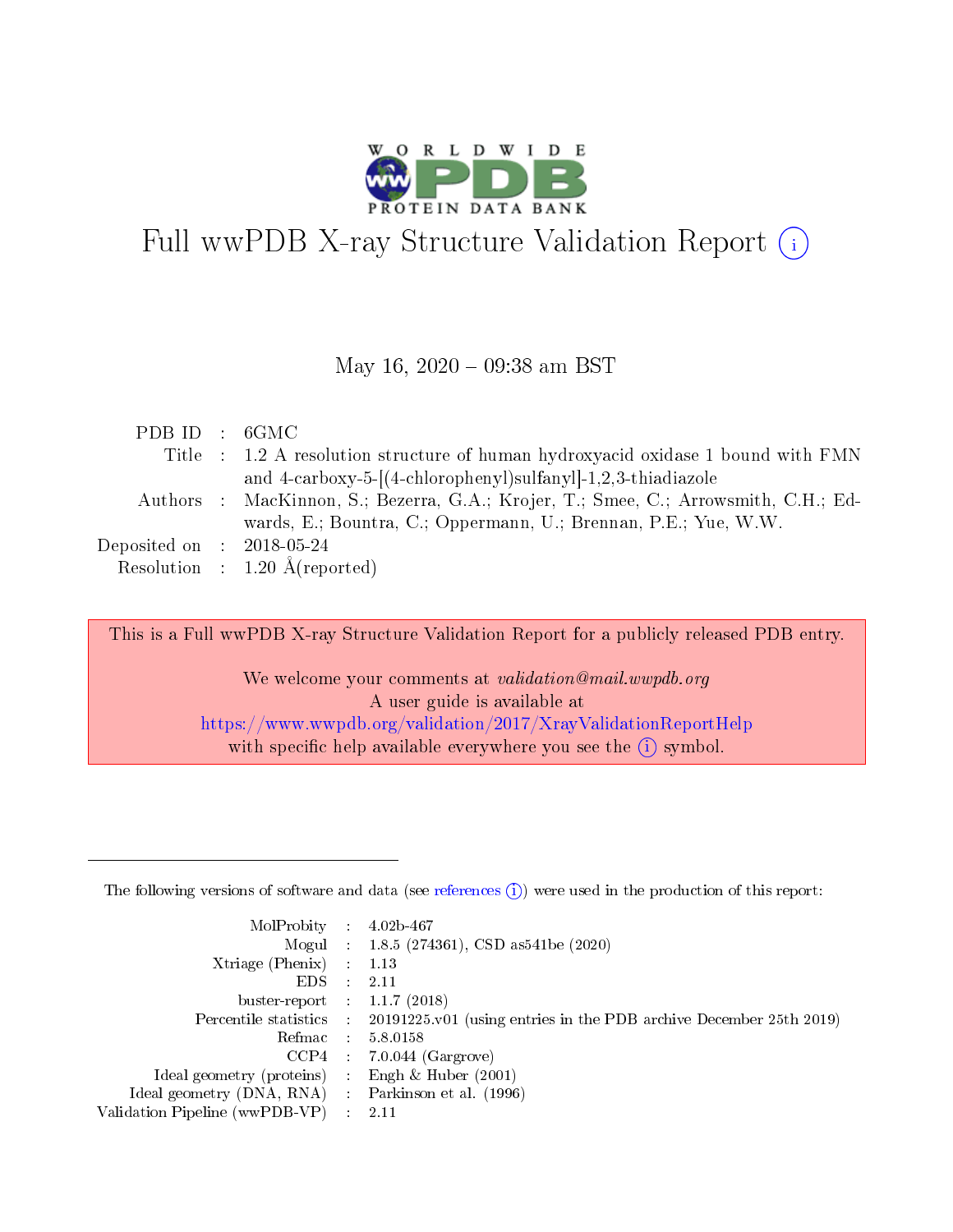# 1 [O](https://www.wwpdb.org/validation/2017/XrayValidationReportHelp#overall_quality)verall quality at a glance (i)

The following experimental techniques were used to determine the structure: X-RAY DIFFRACTION

The reported resolution of this entry is 1.20 Å.

Percentile scores (ranging between 0-100) for global validation metrics of the entry are shown in the following graphic. The table shows the number of entries on which the scores are based.



| Metric                | Whole archive<br>$(\#\text{Entries})$ | Similar resolution<br>$(\#\text{Entries}, \text{resolution range}(\text{\AA}))$ |
|-----------------------|---------------------------------------|---------------------------------------------------------------------------------|
| $R_{free}$            | 130704                                | $1223(1.22-1.18)$                                                               |
| Clashscore            | 141614                                | $1286(1.22-1.18)$                                                               |
| Ramachandran outliers | 138981                                | $1240(1.22-1.18)$                                                               |
| Sidechain outliers    | 138945                                | $1239(1.22-1.18)$                                                               |
| RSRZ outliers         | 127900                                | $1200(1.22-1.18)$                                                               |

The table below summarises the geometric issues observed across the polymeric chains and their fit to the electron density. The red, orange, yellow and green segments on the lower bar indicate the fraction of residues that contain outliers for  $>=3, 2, 1$  and 0 types of geometric quality criteria respectively. A grey segment represents the fraction of residues that are not modelled. The numeric value for each fraction is indicated below the corresponding segment, with a dot representing fractions  $\epsilon=5\%$  The upper red bar (where present) indicates the fraction of residues that have poor fit to the electron density. The numeric value is given above the bar.

| Mol | ${\bf Chain}$ | Length | Quality of chain |    |
|-----|---------------|--------|------------------|----|
|     |               |        | 7%               |    |
|     |               | 368    | 89%              | 7% |

The following table lists non-polymeric compounds, carbohydrate monomers and non-standard residues in protein, DNA, RNA chains that are outliers for geometric or electron-density-fit criteria:

|  |           |  | Mol   Type   Chain   Res   Chirality   Geometry   Clashes   Electron density |
|--|-----------|--|------------------------------------------------------------------------------|
|  | $+506[A]$ |  |                                                                              |

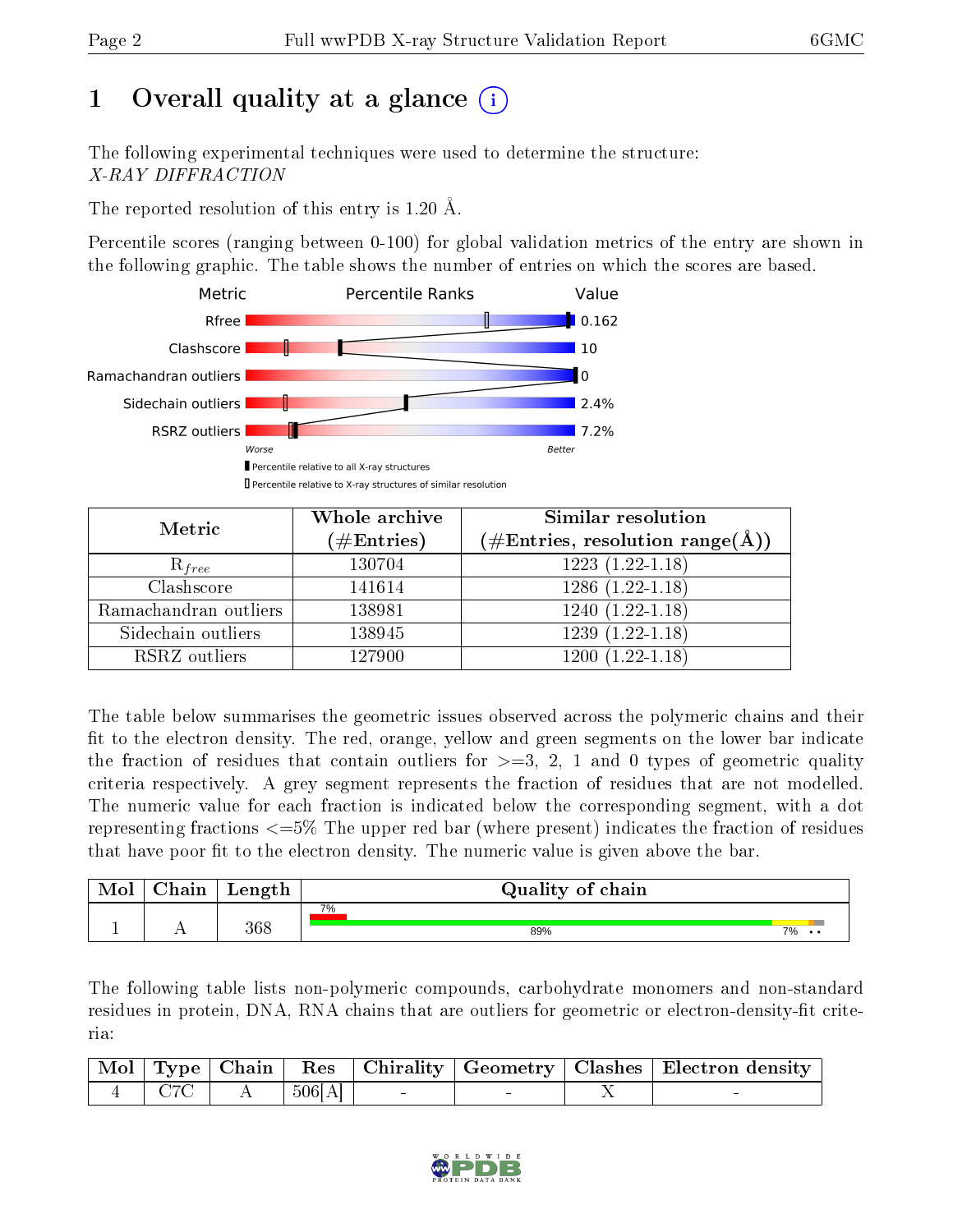# 2 Entry composition (i)

There are 5 unique types of molecules in this entry. The entry contains 3277 atoms, of which 0 are hydrogens and 0 are deuteriums.

In the tables below, the ZeroOcc column contains the number of atoms modelled with zero occupancy, the AltConf column contains the number of residues with at least one atom in alternate conformation and the Trace column contains the number of residues modelled with at most 2 atoms.

Molecule 1 is a protein called Hydroxyacid oxidase 1.

| Mol | Chain | Residues |                    |      | $\rm{Atoms}$ |     |             | ZeroOcc | $\mid$ AltConf $\mid$ | $\operatorname{Trace} \mid$ |
|-----|-------|----------|--------------------|------|--------------|-----|-------------|---------|-----------------------|-----------------------------|
|     |       | $360\,$  | $\rm Total$<br>291 | 1862 | 501          | 532 | ∼<br>$16\,$ |         | റല<br>∠ಪ              |                             |

There are 6 discrepancies between the modelled and reference sequences:

| Chain | Residue | Modelled   | Actual | Comment        | Reference  |
|-------|---------|------------|--------|----------------|------------|
| А     | 363     | <b>ASN</b> |        | expression tag | UNP Q9UJM8 |
| А     | 364     | <b>PRO</b> |        | expression tag | UNP Q9UJM8 |
|       | 365     | <b>LEU</b> |        | expression tag | UNP Q9UJM8 |
|       | 366     | ALA        |        | expression tag | UNP Q9UJM8 |
|       | 367     | <b>VAL</b> |        | expression tag | UNP Q9UJM8 |
|       | 368     | <b>SER</b> |        | expression tag | UNP Q9UJM8 |

• Molecule 2 is 1,2-ETHANEDIOL (three-letter code: EDO) (formula:  $C_2H_6O_2$ ).



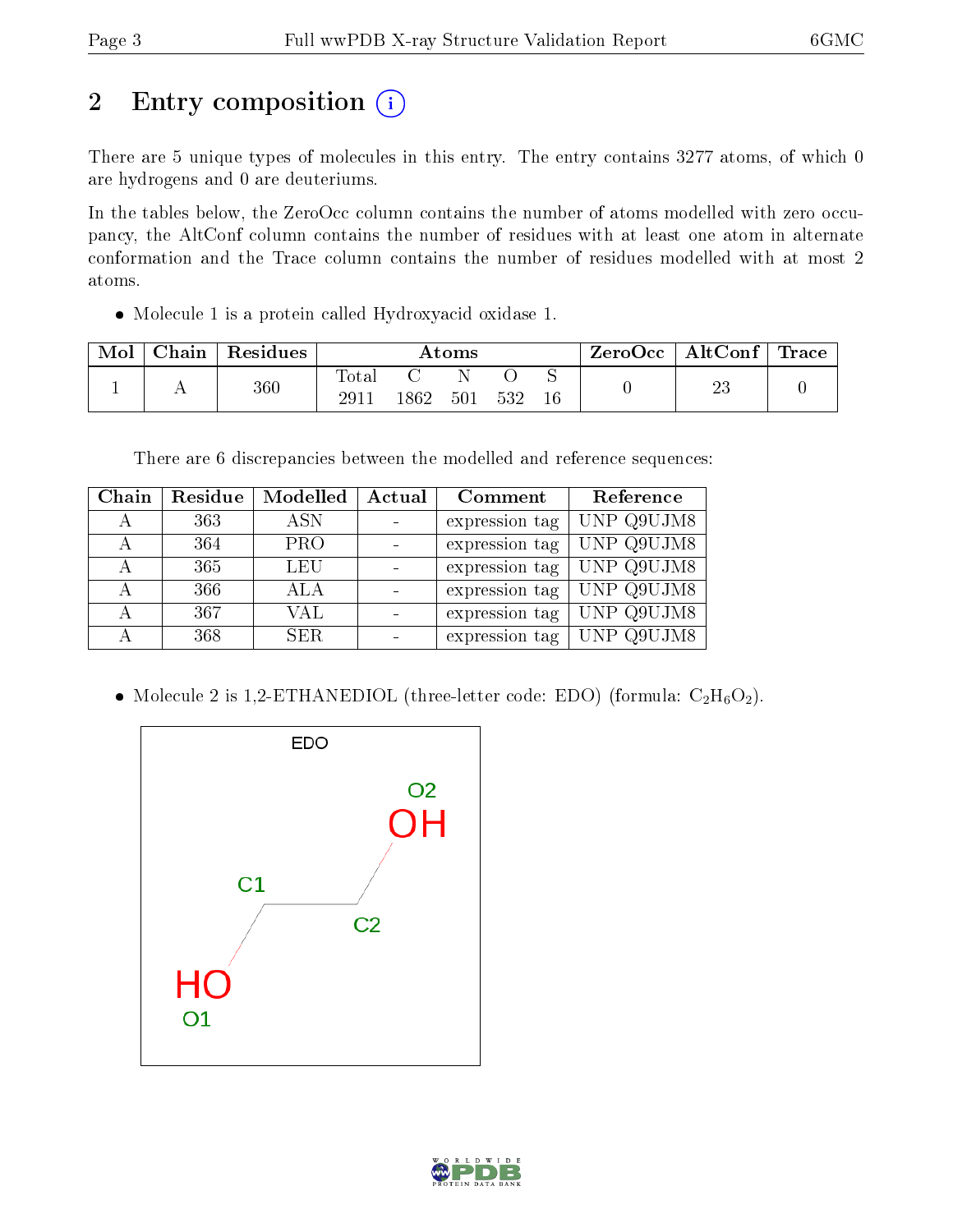| Mol | Chain     | Residues | Atoms                                                      | $ZeroOcc$   AltConf |
|-----|-----------|----------|------------------------------------------------------------|---------------------|
| 2   |           |          | Total<br>$\overline{2}$<br>$\overline{2}$                  |                     |
| 2   |           |          | Total<br>$\mathcal{C}$<br>$\overline{2}$<br>-2             |                     |
| 2   | $\forall$ |          | Total<br>$\mathcal{C}$<br>$\overline{2}$<br>$\overline{2}$ |                     |
|     |           |          | Total<br>C<br>2<br>2                                       |                     |

 $\bullet\,$  Molecule 3 is FLAVIN MONONUCLEOTIDE (three-letter code: FMN) (formula:  $\rm C_{17}H_{21}N_{4}O_9P$ ).



| $\operatorname{Mol}$ | $\mid$ Chain $\mid$ Residues | Atoms         |  |  | $ZeroOcc \mid AltConf$ |  |  |  |
|----------------------|------------------------------|---------------|--|--|------------------------|--|--|--|
|                      |                              | Total C N O P |  |  |                        |  |  |  |

 Molecule 4 is 5-[(4-chlorophenyl)sulfanyl]-1,2,3-thiadiazole-4-carboxylate (three-letter code: C7C) (formula:  $C_9H_4ClN_2O_2S_2$ ).

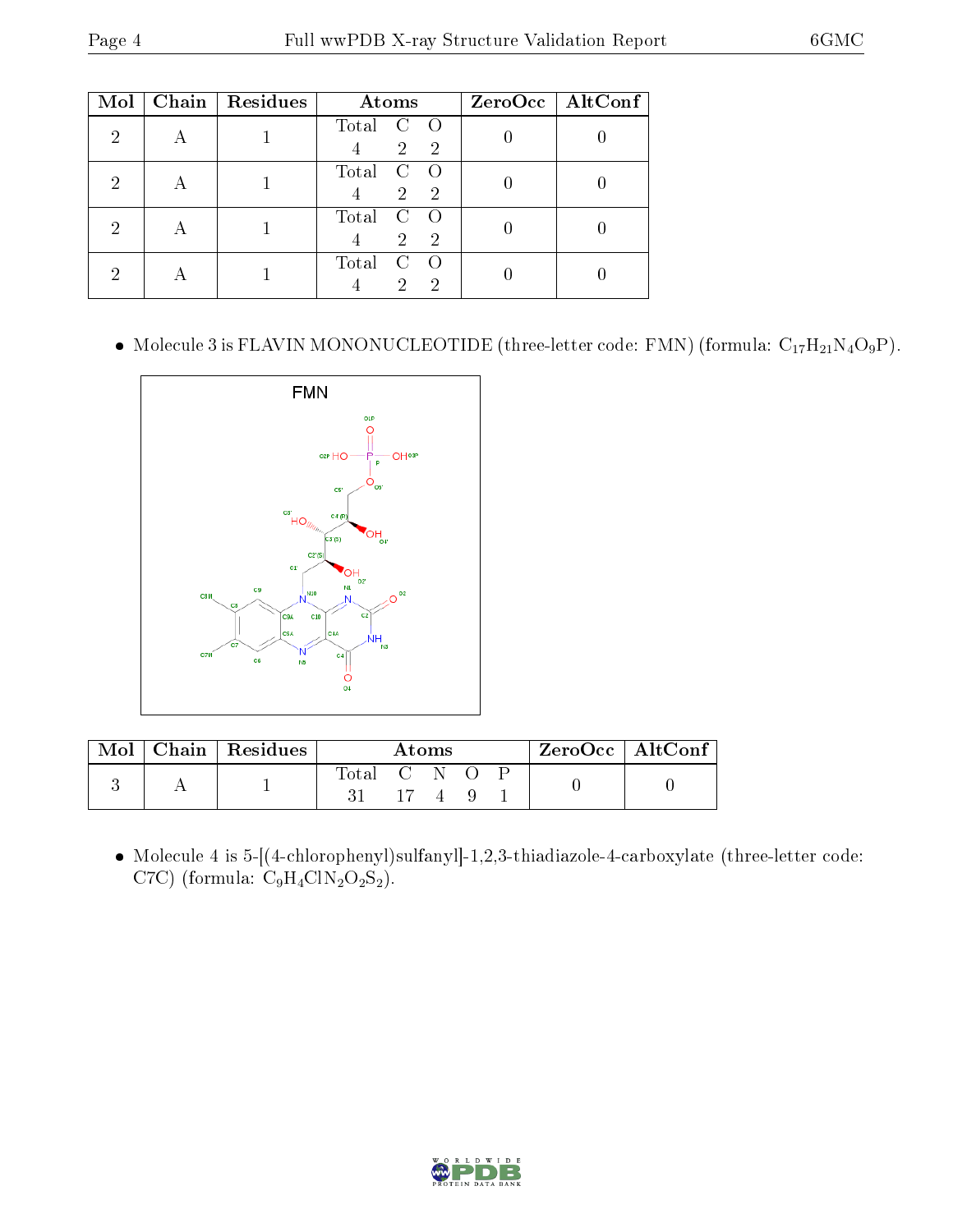

| $\operatorname{Mol}$ | Chain   Residues |                | Atoms |       |  | ZeroOcc   AltConf |  |
|----------------------|------------------|----------------|-------|-------|--|-------------------|--|
|                      |                  | Total C Cl N O |       | - 222 |  |                   |  |

 $\bullet\,$  Molecule 5 is water.

| Mol | Chain   Residues | Atoms               | ZeroOcc   AltConf |  |
|-----|------------------|---------------------|-------------------|--|
|     | 303              | Total<br>303<br>303 |                   |  |

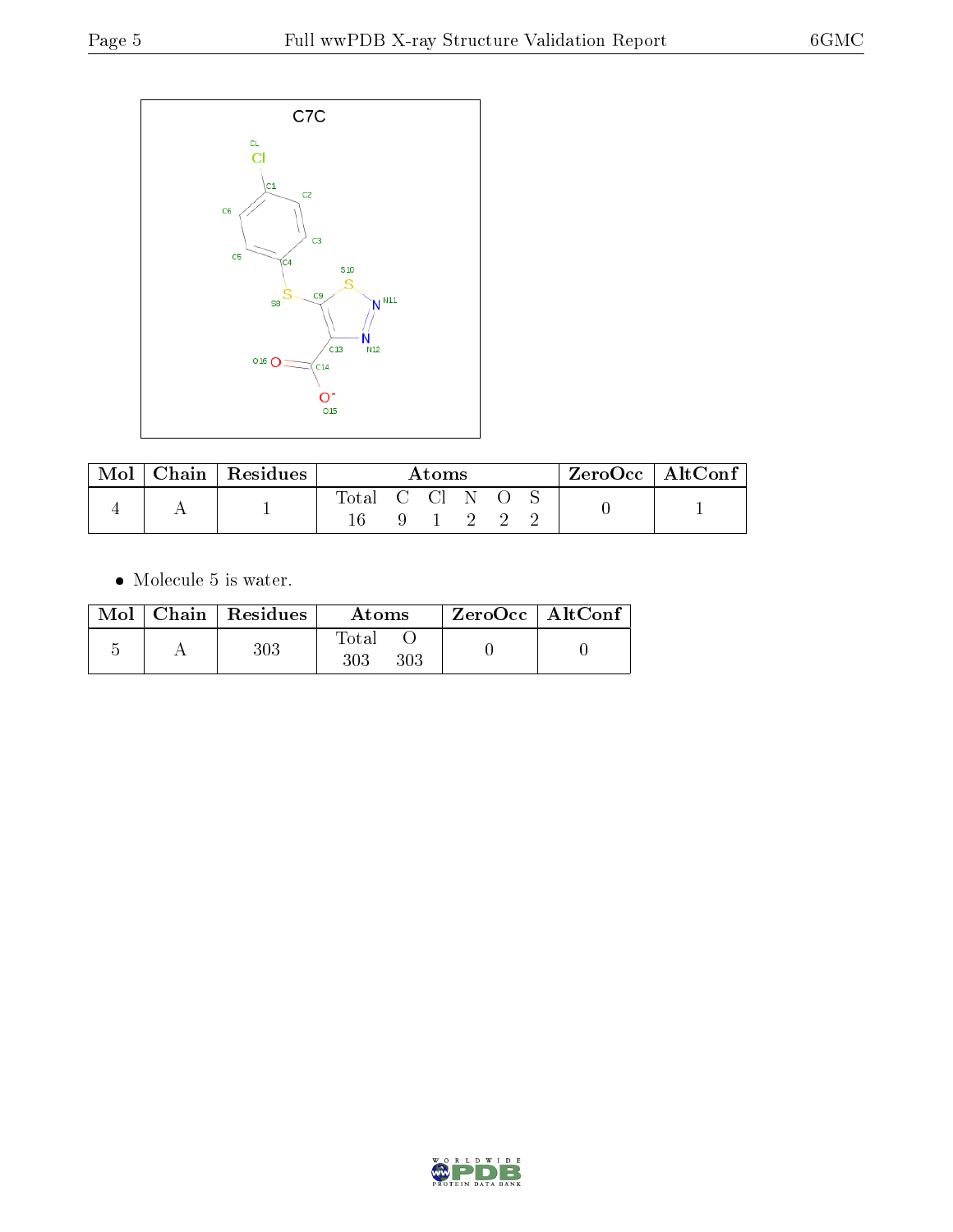# 3 Residue-property plots  $(i)$

These plots are drawn for all protein, RNA and DNA chains in the entry. The first graphic for a chain summarises the proportions of the various outlier classes displayed in the second graphic. The second graphic shows the sequence view annotated by issues in geometry and electron density. Residues are color-coded according to the number of geometric quality criteria for which they contain at least one outlier: green  $= 0$ , yellow  $= 1$ , orange  $= 2$  and red  $= 3$  or more. A red dot above a residue indicates a poor fit to the electron density (RSRZ  $> 2$ ). Stretches of 2 or more consecutive residues without any outlier are shown as a green connector. Residues present in the sample, but not in the model, are shown in grey.



• Molecule 1: Hydroxyacid oxidase 1

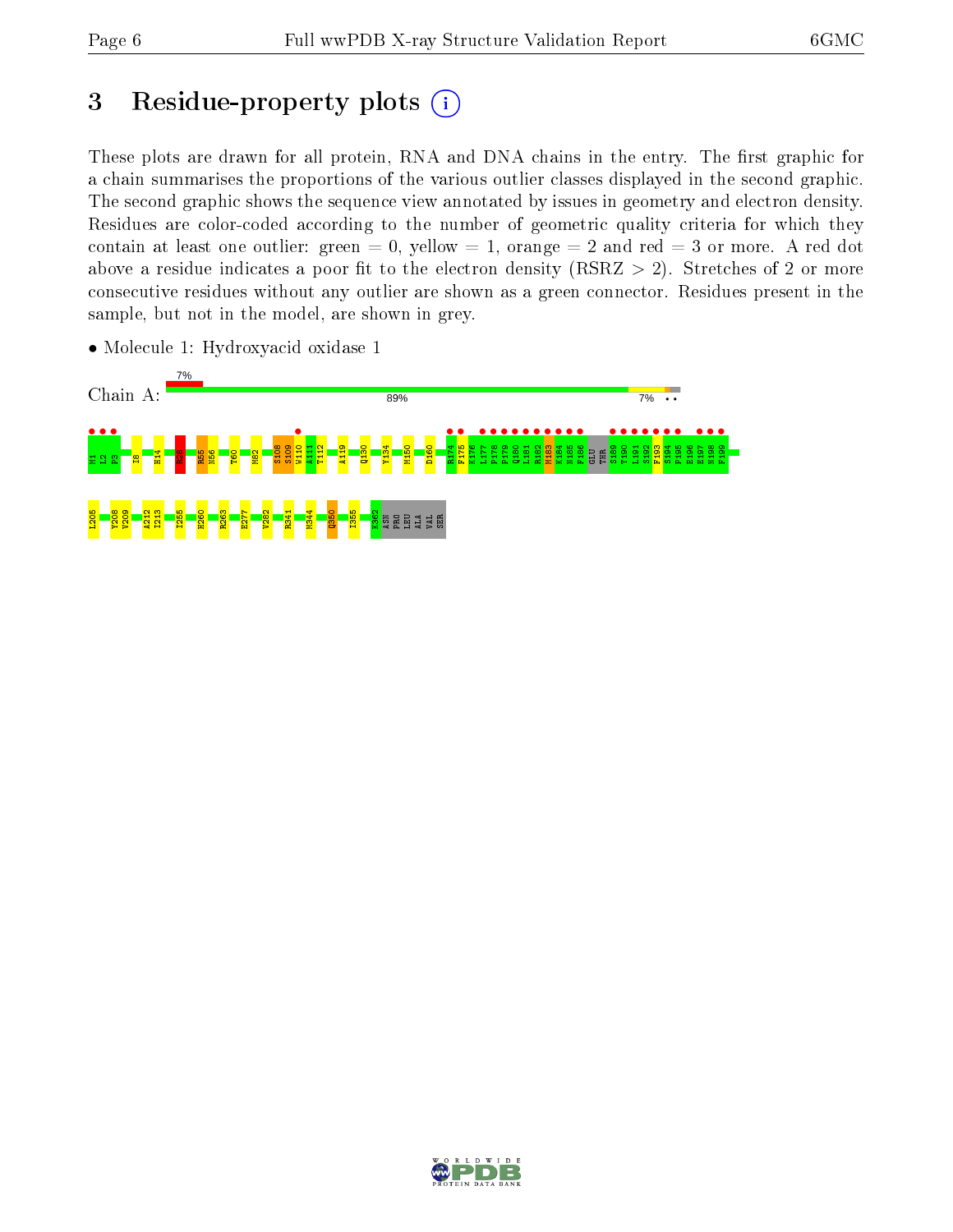# 4 Data and refinement statistics  $(i)$

| Property                                                             | Value                                           | Source     |
|----------------------------------------------------------------------|-------------------------------------------------|------------|
| Space group                                                          | $I_4$                                           | Depositor  |
| Cell constants                                                       | 97.35Å<br>97.35Å<br>$80.36\text{\AA}$           |            |
| a, b, c, $\alpha$ , $\beta$ , $\gamma$                               | $90.00^\circ$<br>$90.00^\circ$<br>$90.00^\circ$ | Depositor  |
| Resolution $(A)$                                                     | 38.31<br>$-1.20$                                | Depositor  |
|                                                                      | 38.28<br>1.20<br>$\equiv$                       | <b>EDS</b> |
| % Data completeness                                                  | 99.4 (38.31-1.20)                               | Depositor  |
| (in resolution range)                                                | $99.4(38.28-1.20)$                              | <b>EDS</b> |
| $\mathrm{R}_{merge}$                                                 | (Not available)                                 | Depositor  |
| $\mathrm{R}_{sym}$                                                   | 0.08                                            | Depositor  |
| $\sqrt{I/\sigma(I)} > 1$                                             | 1.86 (at $1.20\text{\AA}$ )                     | Xtriage    |
| Refinement program                                                   | <b>REFMAC 5.8.0222</b>                          | Depositor  |
|                                                                      | $\overline{0.134}$ ,<br>0.155                   | Depositor  |
| $R, R_{free}$                                                        | 0.143<br>0.162<br>$\mathbf{A}$                  | DCC        |
| $R_{free}$ test set                                                  | 5723 reflections $(4.93\%)$                     | wwPDB-VP   |
| Wilson B-factor $(A^2)$                                              | 12.4                                            | Xtriage    |
| Anisotropy                                                           | 0.351                                           | Xtriage    |
| Bulk solvent $k_{sol}(e/\mathring{A}^3)$ , $B_{sol}(\mathring{A}^2)$ | $0.38$ , 48.0                                   | <b>EDS</b> |
| $\overline{L-test for}$ twinning <sup>2</sup>                        | $< L >$ = 0.50, $< L2$ > = 0.33                 | Xtriage    |
| Estimated twinning fraction                                          | $0.023$ for -k,-h,-l                            | Xtriage    |
| $F_o, F_c$ correlation                                               | 0.98                                            | <b>EDS</b> |
| Total number of atoms                                                | 3277                                            | wwPDB-VP   |
| Average B, all atoms $(A^2)$                                         | 18.0                                            | wwPDB-VP   |

Xtriage's analysis on translational NCS is as follows: The largest off-origin peak in the Patterson function is  $4.84\%$  of the height of the origin peak. No significant pseudotranslation is detected.

<sup>&</sup>lt;sup>2</sup>Theoretical values of  $\langle |L| \rangle$ ,  $\langle L^2 \rangle$  for acentric reflections are 0.5, 0.333 respectively for untwinned datasets, and 0.375, 0.2 for perfectly twinned datasets.



<span id="page-6-1"></span><span id="page-6-0"></span><sup>1</sup> Intensities estimated from amplitudes.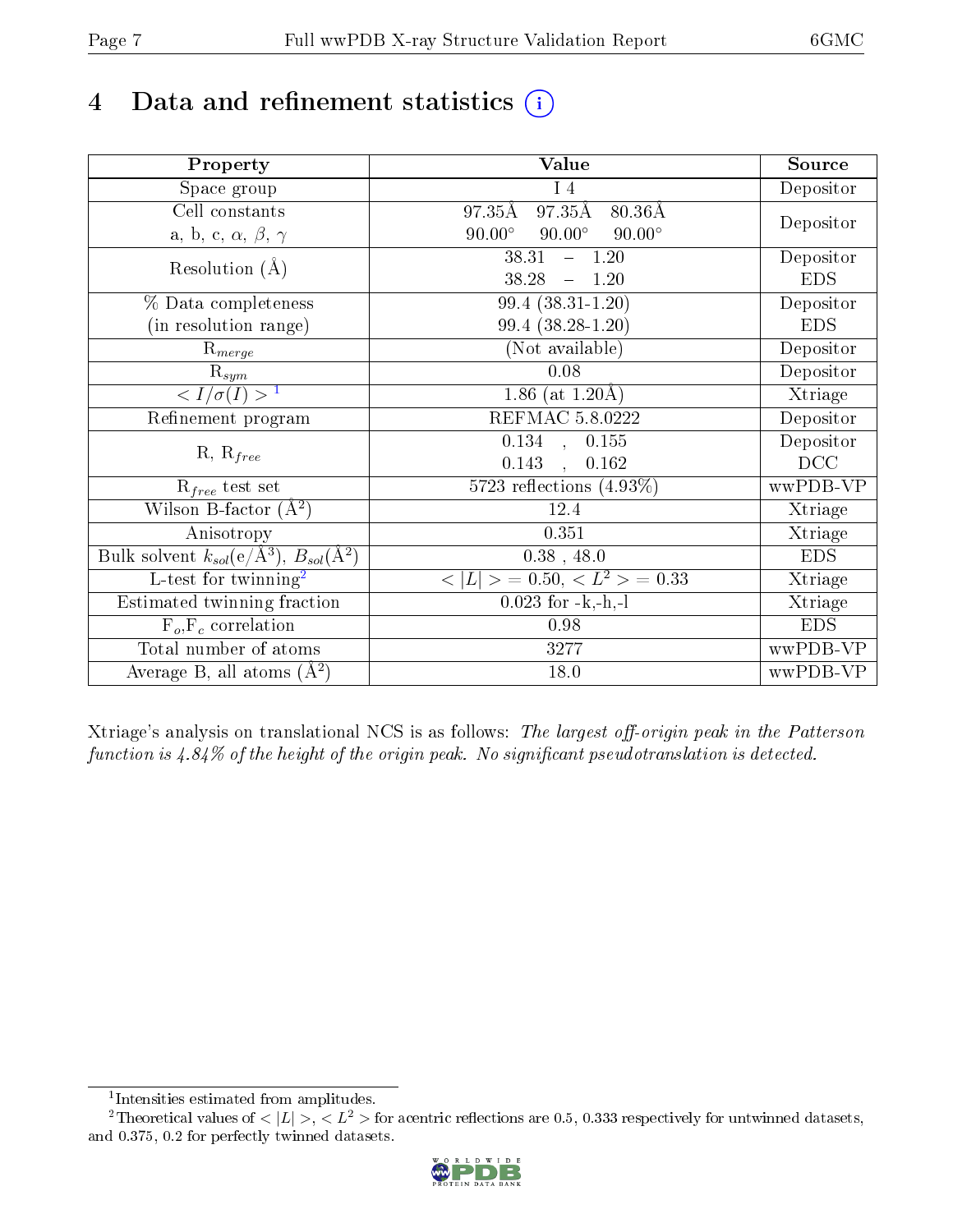# 5 Model quality  $(i)$

### 5.1 Standard geometry (i)

Bond lengths and bond angles in the following residue types are not validated in this section: FMN, C7C, EDO

The Z score for a bond length (or angle) is the number of standard deviations the observed value is removed from the expected value. A bond length (or angle) with  $|Z| > 5$  is considered an outlier worth inspection. RMSZ is the root-mean-square of all Z scores of the bond lengths (or angles).

| $Mol$   Chain |      | Bond lengths                    | Bond angles |        |  |
|---------------|------|---------------------------------|-------------|--------|--|
|               |      | RMSZ $ #Z  > 5$ RMSZ $ #Z  > 5$ |             |        |  |
|               | 0.39 | 0/3006                          | 0.61        | 0/4067 |  |

Chiral center outliers are detected by calculating the chiral volume of a chiral center and verifying if the center is modelled as a planar moiety or with the opposite hand.A planarity outlier is detected by checking planarity of atoms in a peptide group, atoms in a mainchain group or atoms of a sidechain that are expected to be planar.

|  | $\mid$ Mol $\mid$ Chain $\mid$ #Chirality outliers $\mid$ #Planarity outliers $\mid$ |
|--|--------------------------------------------------------------------------------------|
|  |                                                                                      |

There are no bond length outliers.

There are no bond angle outliers.

There are no chirality outliers.

All (3) planarity outliers are listed below:

| Mol | Chain | Res   | Type       | Group     |
|-----|-------|-------|------------|-----------|
|     |       | 108   | SER.       | Peptide   |
|     |       | 263   | $\rm{ARG}$ | Sidechain |
|     |       | 28[A] | $\rm{ARG}$ | Sidechain |

### $5.2$  Too-close contacts  $\overline{()}$

In the following table, the Non-H and H(model) columns list the number of non-hydrogen atoms and hydrogen atoms in the chain respectively. The H(added) column lists the number of hydrogen atoms added and optimized by MolProbity. The Clashes column lists the number of clashes within the asymmetric unit, whereas Symm-Clashes lists symmetry related clashes.

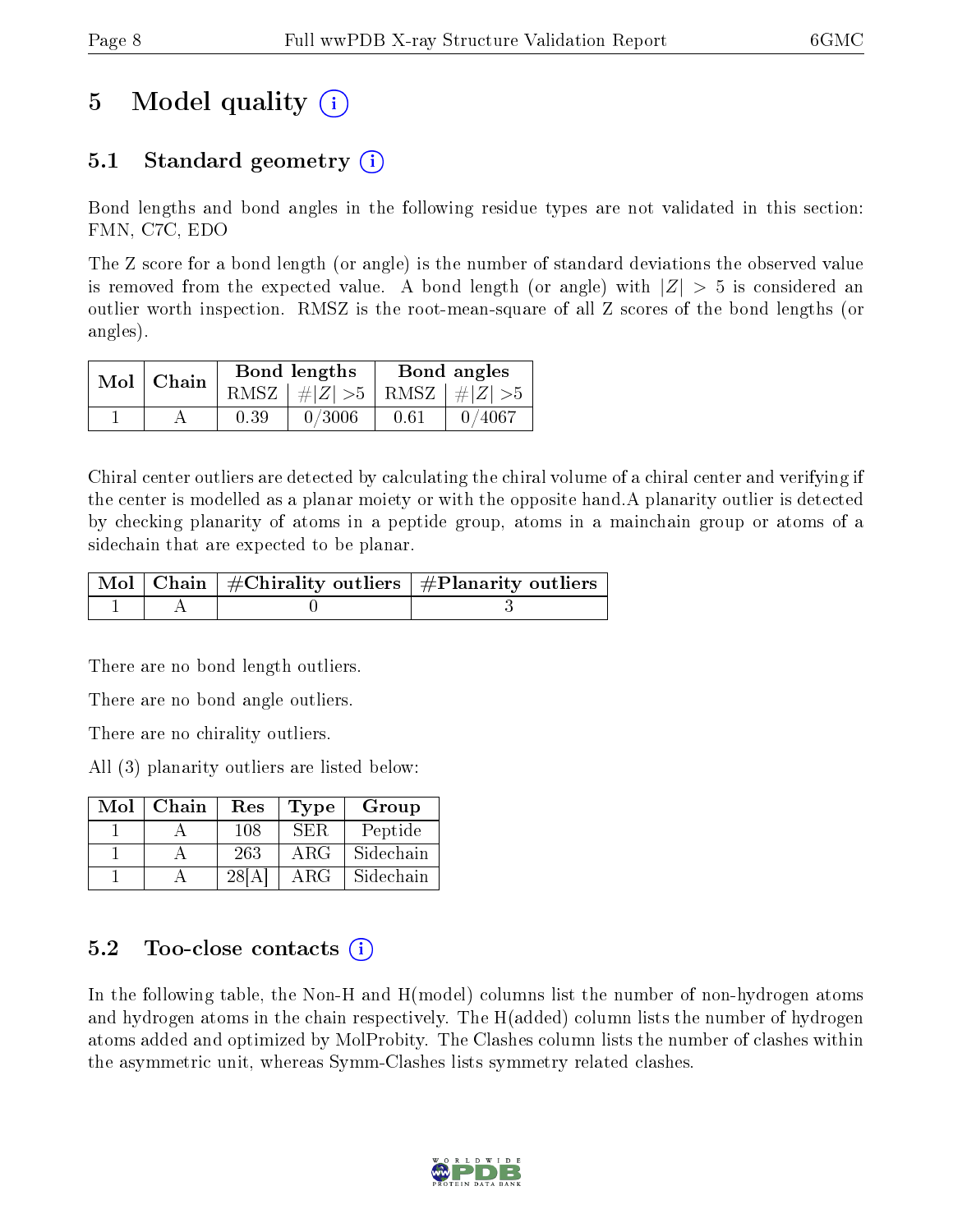|  |      |      |    | Mol   Chain   Non-H   H(model)   H(added)   Clashes   Symm-Clashes |
|--|------|------|----|--------------------------------------------------------------------|
|  | 2911 | 2975 | 58 |                                                                    |
|  |      |      |    |                                                                    |
|  |      |      |    |                                                                    |
|  |      |      |    |                                                                    |
|  | 303  |      |    |                                                                    |
|  | 3977 | 3022 | 58 |                                                                    |

The all-atom clashscore is defined as the number of clashes found per 1000 atoms (including hydrogen atoms). The all-atom clashscore for this structure is 10.

All (58) close contacts within the same asymmetric unit are listed below, sorted by their clash magnitude.

| Atom-1              | Atom-2                     | Interatomic       | Clash             |
|---------------------|----------------------------|-------------------|-------------------|
|                     |                            | distance $(A)$    | overlap $(\AA)$   |
| 1:A:193:PHE:CG      | 4:A:506[A]: <b>C7C:CLL</b> | $\overline{2.16}$ | 1.33              |
| 1:A:110[A]:TRP:HD1  | 1:A:183[A]:MET:CG          | 1.46              | 1.27              |
| 1:A:193:PHE:CZ      | 1:A:205[A]:LEU:HD23        | 1.71              | 1.24              |
| 1:A:110[A]:TRP:CD1  | 1:A:183[A]:MET:HG2         | 1.82              | 1.15              |
| 1:A:110[A]:TRP:HD1  | 1:A:183[A]:MET:HG2         | 0.94              | $\overline{1.06}$ |
| 1:A:110[A]:TRP:CD1  | 1:A:183[A]:MET:CG          | 2.36              | 1.06              |
| 1:A:193:PHE:CZ      | 1:A:205[A].LEU:CD2         | 2.39              | 1.05              |
| 1:A:110[A]:TRP:NE1  | 1:A:208:TYR:CZ             | 2.02              | 0.98              |
| 1:A:193:PHE:HB2     | 4:A:506[A]:C7C:CL          | 2.04              | 0.95              |
| 1:A:193:PHE:CB      | 4:A:506[A]: <b>C7C:CL</b>  | 2.52              | 0.94              |
| 1:A:109[B]:SER:O    | 1:A:110[B]:TRP:HB2         | 1.68              | 0.94              |
| 1:A:193:PHE:CD1     | 4:A:506[A]: <b>C7C:CL</b>  | 2.59              | 0.93              |
| 1:A:110[A]:TRP:NE1  | 1: A:208:TYR:OH            | 2.02              | 0.91              |
| 1:A:193:PHE:HZ      | 1:A:205[A]:LEU:HD23        | 1.23              | 0.90              |
| 1: A: 193: PHE: CD2 | 4:A:506[A]:C7C:CL          | 2.63              | 0.89              |
| 1:A:344[B]:MET:SD   | 1: A: 355: ILE: HD11       | 2.13              | 0.88              |
| 1: A: 193: PHE: CE2 | 1:A:205[A]:LEU:CD2         | 2.56              | 0.88              |
| 1:A:110[A]:TRP:CD1  | 1:A:183[A]:MET:HG3         | $2.10\,$          | 0.83              |
| 1:A:60[B]:THR:HG23  | 1:A:341:ARG:HH11           | 1.43              | 0.82              |
| 1:A:60[B]:THR:HG21  | 1: A:341: ARG:HG3          | 1.62              | 0.81              |
| 1: A:82: MET:HG2    | 1:A:183[A]:MET:HE1         | 1.63              | 0.81              |
| 1:A:277[A]:GLU:HG3  | 5:A:671:HOH:O              | 1.85              | 0.74              |
| 1:A:109[B]:SER:O    | 1:A:110[B]:TRP:CB          | 2.32              | 0.74              |
| 1:A:183[A]:MET:CE   | 1:A:183[A]:MET:HA          | 2.19              | 0.73              |
| 1:A:183[A]:MET:HE2  | 1:A:183[A]:MET:HA          | 1.70              | 0.72              |
| 1:A:60[B]:THR:HG21  | 1:A:341:ARG:CG             | 2.20              | 0.71              |
| 1:A:183[A]:MET:SD   | 1:A:183[A]:MET:N           | 2.68              | 0.67              |
| 1: A:208:TYR:CG     | 4:A:506[A]:C7C:CL          | 2.85              | 0.66              |
| 1:A:60[B]:THR:CG2   | 1:A:341:ARG:HG3            | 2.29              | 0.63              |

Continued on next page...

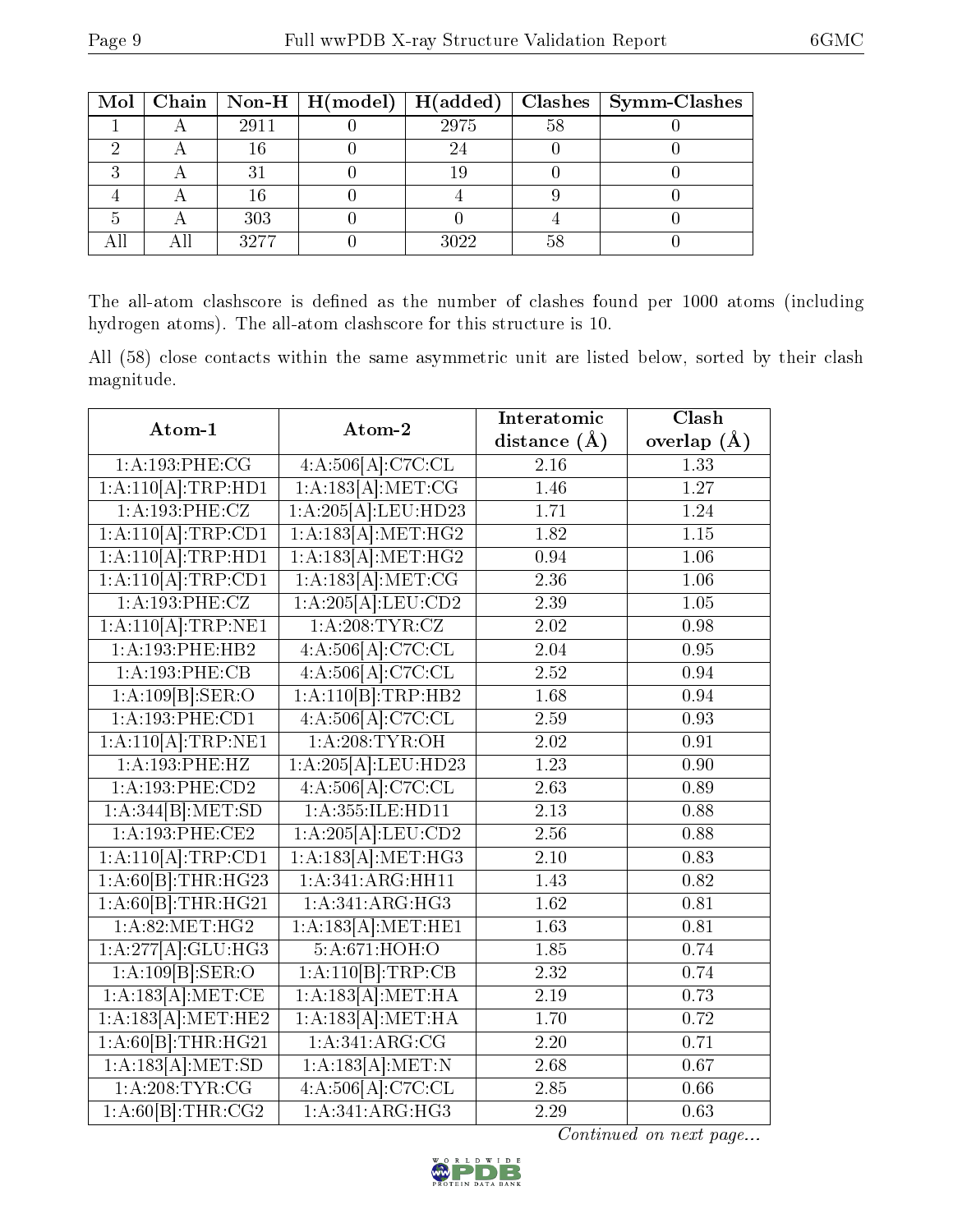| Atom-1                      | Atom-2              | Interatomic       | Clash           |
|-----------------------------|---------------------|-------------------|-----------------|
|                             |                     | distance $(A)$    | overlap $(\AA)$ |
| 1:A:277[A]:GLU:CG           | 5:A:671:HOH:O       | 2.47              | 0.62            |
| 1:A:60[B]:THR:CG2           | 1:A:341:ARG:HH11    | 2.12              | 0.59            |
| 1:A:60[B]:THR:HG23          | 1: A:341: ARG:NH1   | $2.15\,$          | 0.59            |
| 1:A:183[A]:MET:CA           | 1:A:183[A]:MET:CE   | 2.80              | 0.59            |
| 1:A:110[B]:TRP:HA           | 1:A:183[B]:MET:SD   | 2.44              | 0.58            |
| 1:A:160:ASP:OD1             | 1:A:260:HIS:HD2     | 1.90              | 0.55            |
| 1:A:193:PHE:CE2             | 1:A:205[A]:LEU:HD21 | 2.42              | 0.53            |
| 1:A:175:PHE:CE2             | 1:A:205[A]:LEU:HDI1 | 2.44              | 0.53            |
| 1: A:208:TYR:CD2            | 4:A:506[A]:C7C:CL   | 2.98              | 0.53            |
| 1: A:56: ASN:O              | 1:A:350[B]:GLN:CG   | 2.58              | 0.51            |
| 1:A:109[B]:SER:H            | 1: A: 130: GLN: NE2 | 2.09              | 0.51            |
| 1:A:134[B]:TYR:CE2          | 1:A:212:ALA:HB1     | 2.46              | 0.50            |
| 1:A:110[A]:TRP:CE2          | 1: A:208:TYR:OH     | 2.27              | 0.50            |
| 1:A:193:PHE:CE2             | 1:A:205[A]:LEU:HD22 | 2.45              | 0.48            |
| 1:A:28[B]:ARG:HG2           | 1:A:28[B]:ARG:O     | 2.12              | 0.48            |
| $1:A:\overline{14:HIS:HE1}$ | 5:A:788:HOH:O       | 1.97              | 0.47            |
| 1:A:110[B]:TRP:N            | 1:A:110[B]:TRP:CD1  | 2.81              | 0.45            |
| 1: A:56: ASN:O              | 1:A:350[B]:GLN:HG2  | 2.17              | 0.45            |
| 1:A:350[B]:GLN:NE2          | 5:A:603:HOH:O       | 2.38              | 0.45            |
| 1:A:205[A]:LEU:HB3          | 4:A:506[A]:C7C:C5   | 2.47              | 0.44            |
| 1:A:193:PHE:HZ              | 1:A:205[A].LEU:CD2  | $\overline{2}.00$ | 0.42            |
| 1:A:55[A]:ARG:HB3           | 1:A:55[A]:ARG:HE    | 1.69              | 0.42            |
| 1:A:344[B]:MET:SD           | 1: A: 355: ILE: CD1 | 2.98              | 0.42            |
| 1:A:255[B]:ILE:HD12         | 1:A:282:VAL:HG11    | 2.03              | 0.41            |
| 1:A:119:ALA:HB3             | 1: A:150:MET:HE2    | 2.03              | 0.41            |
| 1: A:208:TYR:CD2            | 4:A:506[A]:C7C:H6   | $\overline{2.56}$ | 0.41            |
| 1: A:82:MET:HA              | 1:A:112:THR:HG23    | 2.03              | 0.40            |
| 1:A:209:VAL:HG13            | 1:A:213:ILE:HD12    | 2.04              | 0.40            |
| 1:A:110[B]:TRP:HZ2          | 1:A:213:ILE:HD11    | 1.87              | 0.40            |

Continued from previous page...

There are no symmetry-related clashes.

### 5.3 Torsion angles (i)

#### 5.3.1 Protein backbone (i)

In the following table, the Percentiles column shows the percent Ramachandran outliers of the chain as a percentile score with respect to all X-ray entries followed by that with respect to entries of similar resolution.

The Analysed column shows the number of residues for which the backbone conformation was analysed, and the total number of residues.

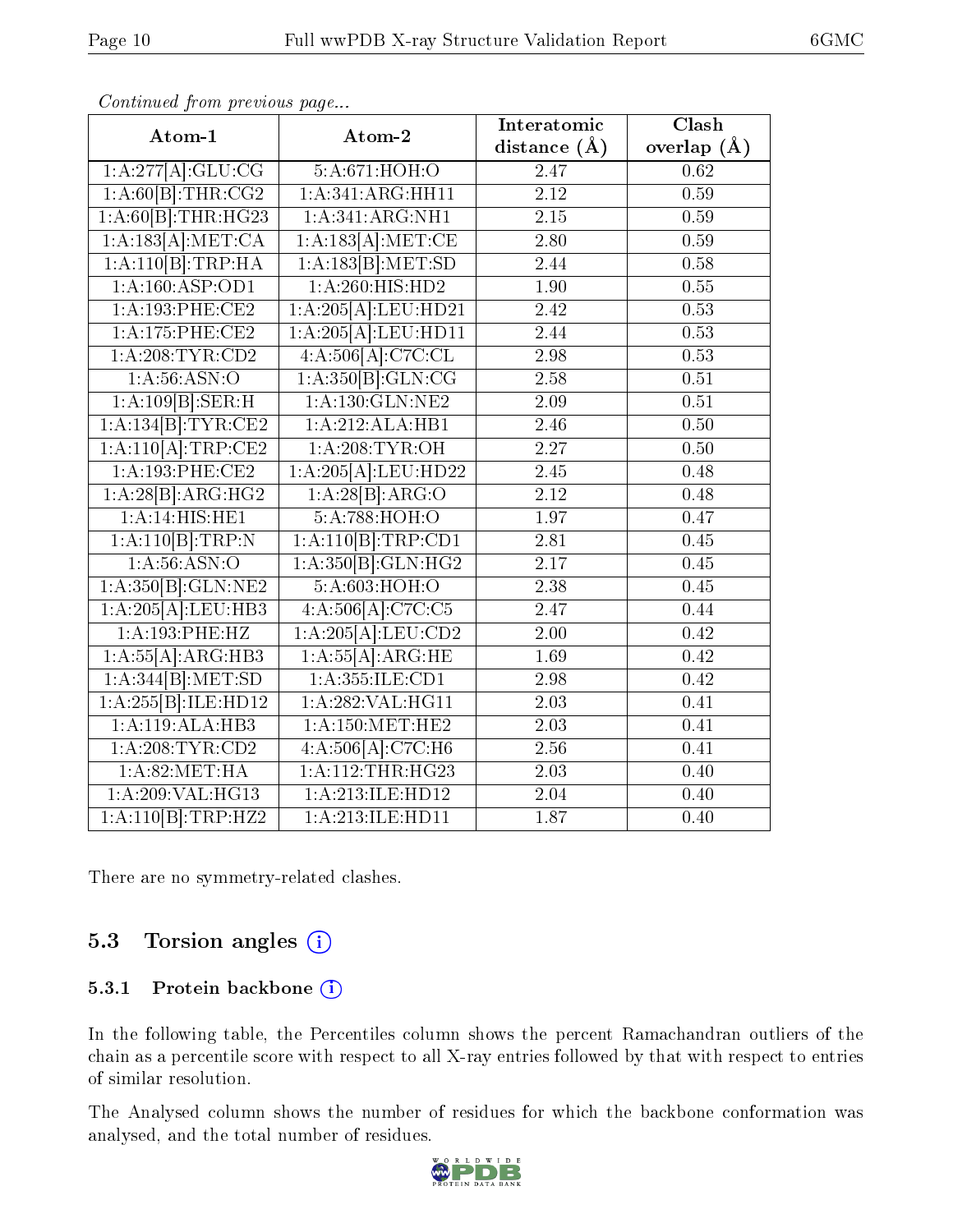| $\mid$ Mol $\mid$ Chain | Analysed                                   | Favoured   Allowed   Outliers   Percentiles |  |                                                            |  |
|-------------------------|--------------------------------------------|---------------------------------------------|--|------------------------------------------------------------|--|
|                         | $-379/368$ (103\%)   367 (97\%)   12 (3\%) |                                             |  | $\begin{array}{ c c c c }\n\hline\n100 & 100\n\end{array}$ |  |

There are no Ramachandran outliers to report.

#### 5.3.2 Protein sidechains (i)

In the following table, the Percentiles column shows the percent sidechain outliers of the chain as a percentile score with respect to all X-ray entries followed by that with respect to entries of similar resolution.

The Analysed column shows the number of residues for which the sidechain conformation was analysed, and the total number of residues.

| Mol   Chain | Analysed                                |  | Rotameric   Outliers   Percentiles |  |
|-------------|-----------------------------------------|--|------------------------------------|--|
|             | 311/306 (102\%)   299 (96\%)   12 (4\%) |  | $32$ $4$                           |  |

All (12) residues with a non-rotameric sidechain are listed below:

| Mol          | Chain          | Res    | Type                |
|--------------|----------------|--------|---------------------|
| 1            | A              | 8      | ILE                 |
| 1            | А              | 28[A]  | $\rm{ARG}$          |
| 1            | $\mathbf{A}$   | 28 B   | $\rm\overline{A}RG$ |
| $\mathbf{1}$ | A              | 55[A]  | $\rm{ARG}$          |
| 1            | $\mathbf{A}$   | 55 B   | <b>ARG</b>          |
| 1            | A              | 108    | SER                 |
| 1            | $\overline{A}$ | 109[A] | SER                 |
| 1            | А              | 109 B  | SER                 |
| 1            | $\overline{A}$ | 183[A] | <b>MET</b>          |
| 1            | $\overline{A}$ | 183 B  | MET                 |
| 1            | A              | 350[A] | <b>GLN</b>          |
| 1            | А              | 350 B  | GLN                 |

Some sidechains can be flipped to improve hydrogen bonding and reduce clashes. All (4) such sidechains are listed below:

| Mol | Chain | Res | <b>Type</b> |
|-----|-------|-----|-------------|
|     |       | 14  | <b>HIS</b>  |
|     |       | 32  | <b>ASN</b>  |
|     |       | 130 | GLN         |
|     |       | 260 | HIS         |

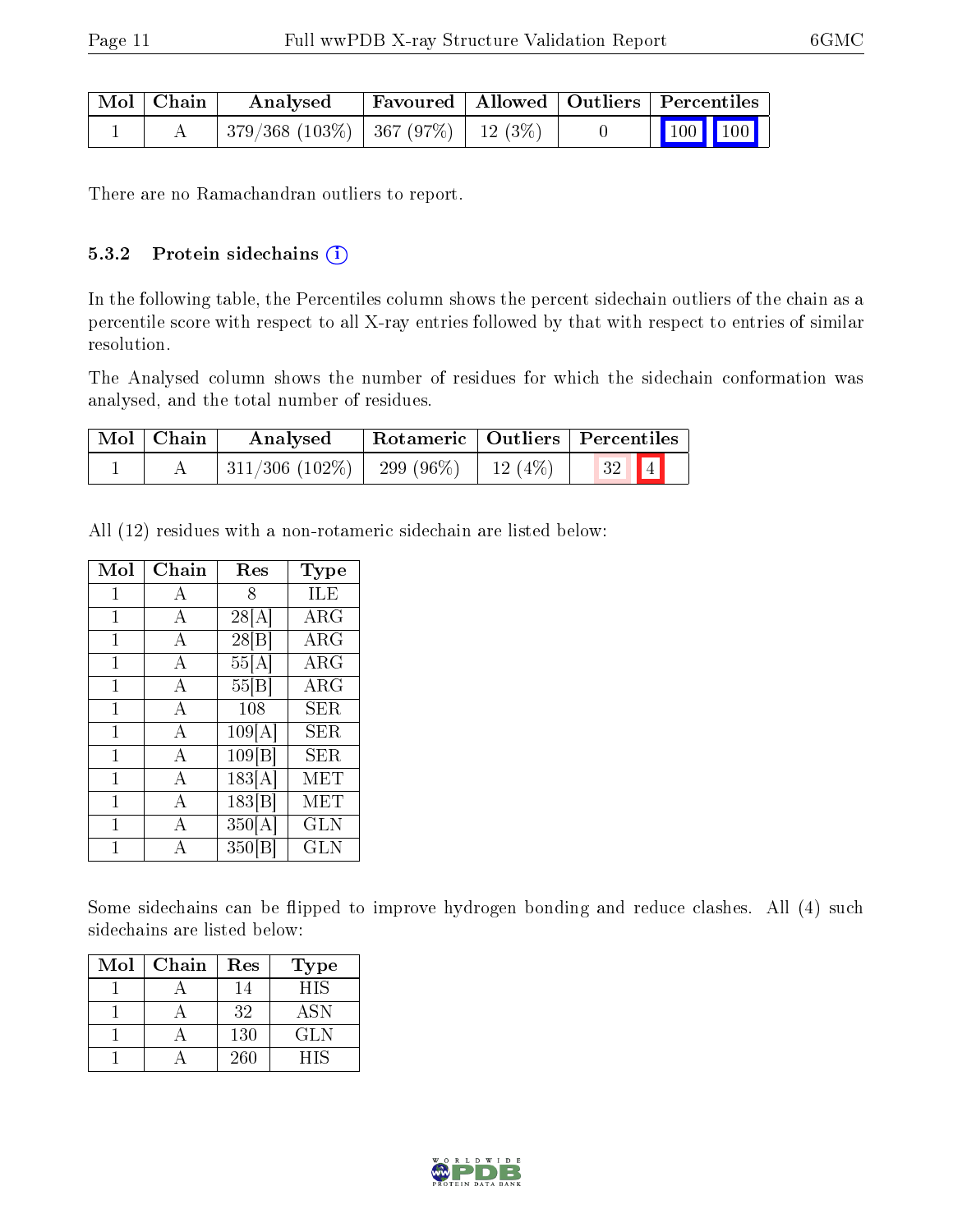#### $5.3.3$  RNA  $(i)$

There are no RNA molecules in this entry.

### 5.4 Non-standard residues in protein, DNA, RNA chains (i)

There are no non-standard protein/DNA/RNA residues in this entry.

#### 5.5 Carbohydrates (i)

There are no carbohydrates in this entry.

### 5.6 Ligand geometry  $(i)$

6 ligands are modelled in this entry.

In the following table, the Counts columns list the number of bonds (or angles) for which Mogul statistics could be retrieved, the number of bonds (or angles) that are observed in the model and the number of bonds (or angles) that are defined in the Chemical Component Dictionary. The Link column lists molecule types, if any, to which the group is linked. The Z score for a bond length (or angle) is the number of standard deviations the observed value is removed from the expected value. A bond length (or angle) with  $|Z| > 2$  is considered an outlier worth inspection. RMSZ is the root-mean-square of all Z scores of the bond lengths (or angles).

| Mol            | Chain<br>Res<br>Type |   | Link   | Bond lengths |            |      | Bond angles |          |      |             |
|----------------|----------------------|---|--------|--------------|------------|------|-------------|----------|------|-------------|
|                |                      |   |        |              | Counts     | RMSZ | # $ Z  > 2$ | Counts   | RMSZ | # $ Z  > 2$ |
| $\overline{2}$ | <b>EDO</b>           | А | 502    |              | 3,3,3      | 0.50 |             | 2,2,2    | 0.14 |             |
| $\overline{2}$ | <b>EDO</b>           | А | 503    |              | 3,3,3      | 0.52 |             | 2,2,2    | 0.35 |             |
| 3              | <b>FMN</b>           | А | 505    |              | 31, 33, 33 | 1.80 | $5(16\%)$   | 40,50,50 | 2.61 | 11(27%)     |
| $\overline{2}$ | <b>EDO</b>           |   | 504    |              | 3,3,3      | 0.60 |             | 2,2,2    | 0.82 |             |
| $\overline{2}$ | <b>EDO</b>           | А | 501    |              | 3,3,3      | 0.43 |             | 2,2,2    | 0.20 | O           |
| 4              | C7C                  | А | 506[A] |              | 9,17,17    | 1.41 | 2(22%)      | 11,23,23 | 0.56 |             |

In the following table, the Chirals column lists the number of chiral outliers, the number of chiral centers analysed, the number of these observed in the model and the number defined in the Chemical Component Dictionary. Similar counts are reported in the Torsion and Rings columns. '-' means no outliers of that kind were identified.

| Mol | Type       | Chain | Res | Link                     | Chirals | <b>Torsions</b>                     | Rings   |
|-----|------------|-------|-----|--------------------------|---------|-------------------------------------|---------|
|     | <b>EDO</b> |       | 502 | $\overline{\phantom{a}}$ |         |                                     |         |
|     | <b>EDO</b> |       | 503 |                          |         |                                     |         |
|     | <b>FMN</b> |       | 505 |                          |         | $^{\prime}18/18$ /<br>$^{\prime}18$ | 0/3/3/3 |
|     | <b>EDO</b> |       | 504 | $\overline{\phantom{a}}$ |         |                                     |         |

Continued on next page...

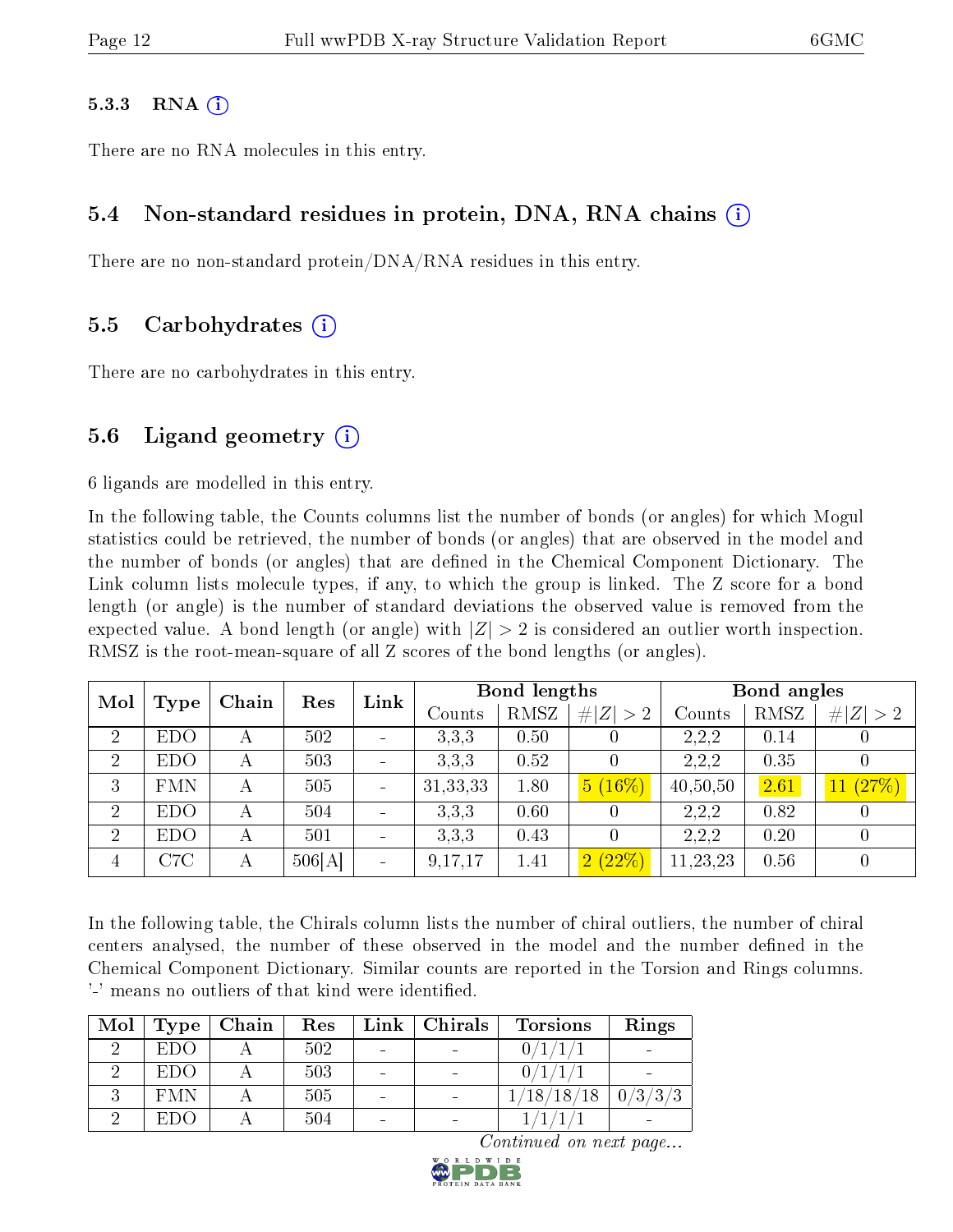Continued from previous page...

| Mol |              | $\perp$ Type $\parallel$ Chain | Res    |        | Link   Christmas         | <b>Torsions</b> | Rings                             |
|-----|--------------|--------------------------------|--------|--------|--------------------------|-----------------|-----------------------------------|
|     | EDO          |                                | 501    | $\sim$ | <b>Contract Contract</b> |                 | <b>Contract Contract Contract</b> |
|     | $_{\rm C7C}$ |                                | 506[A] |        | $\sim$                   | 0/2/8/8         | 0/2/2/2                           |

All (7) bond length outliers are listed below:

| Mol | Chain | Res    | Type       | Atoms     | Z       | Observed $(A)$ | Ideal(A) |
|-----|-------|--------|------------|-----------|---------|----------------|----------|
| 3   | А     | 505    | <b>FMN</b> | $C4A-C10$ | 7.37    | 1.46           | 1.38     |
| 4   | А     | 506[A] | C7C        | $C4-S8$   | $-3.35$ | 1.71           | 1.77     |
| 3   | А     | 505    | <b>FMN</b> | $C4-C4A$  | 3.26    | 1.47           | 1.41     |
| 3   | А     | 505    | <b>FMN</b> | $C9A-C5A$ | 2.98    | 1.48           | 1.42     |
| 3   | А     | 505    | <b>FMN</b> | $C8-C7$   | 2.48    | 1.47           | 1.40     |
| 3   | А     | 505    | <b>FMN</b> | $C2-N1$   | $-2.30$ | 1.33           | 1.38     |
| 4   | А     | 506[A] | C7C        | $C1-CL$   | 2.27    | 1.79           | 1.74     |

All (11) bond angle outliers are listed below:

| Mol | Chain | Res | Type       | Atoms          | Z       | Observed $(°)$ | $\text{Ideal}({}^o)$ |
|-----|-------|-----|------------|----------------|---------|----------------|----------------------|
| 3   | А     | 505 | <b>FMN</b> | $C4-N3-C2$     | 9.99    | 123.57         | 115.14               |
| 3   | А     | 505 | <b>FMN</b> | $C4-C4A-C10$   | $-6.98$ | 115.33         | 119.95               |
| 3   | А     | 505 | <b>FMN</b> | $C4A-C4-N3$    | $-4.72$ | 116.97         | 123.43               |
| 3   | А     | 505 | <b>FMN</b> | $C4-C4A-N5$    | 3.93    | 123.09         | 118.60               |
| 3   | А     | 505 | <b>FMN</b> | $C1'$ -N10-C9A | 3.86    | 121.33         | 118.29               |
| 3   | А     | 505 | <b>FMN</b> | $C4A-N5-C5A$   | 3.84    | 120.61         | 116.77               |
| 3   | A     | 505 | <b>FMN</b> | $C5A-C9A-N10$  | 2.97    | 119.87         | 117.72               |
| 3   | А     | 505 | FMN        | $C9A-N10-C10$  | $-2.71$ | 118.36         | 121.91               |
| 3   | А     | 505 | FMN        | $O3P-P-O5'$    | $-2.60$ | 99.80          | 106.73               |
| 3   | А     | 505 | FMN        | $P-O5'-C5'$    | 2.55    | 125.33         | 118.30               |
| 3   | А     | 505 | FMN        | $O5'$ -C5'-C4' | 2.06    | 114.86         | 109.36               |

There are no chirality outliers.

All (2) torsion outliers are listed below:

| $Mol$   Chain   Res   Type |     |      | Atoms               |
|----------------------------|-----|------|---------------------|
|                            | 504 | EDO  | $O1-C1-C2-O2$       |
|                            | 505 | F'MI | $C4'$ $C5'$ $O5'$ P |

There are no ring outliers.

1 monomer is involved in 9 short contacts:

|  |                 |  | Mol   Chain   Res   Type   Clashes   Symm-Clashes |
|--|-----------------|--|---------------------------------------------------|
|  | $+506[A] + C7C$ |  |                                                   |

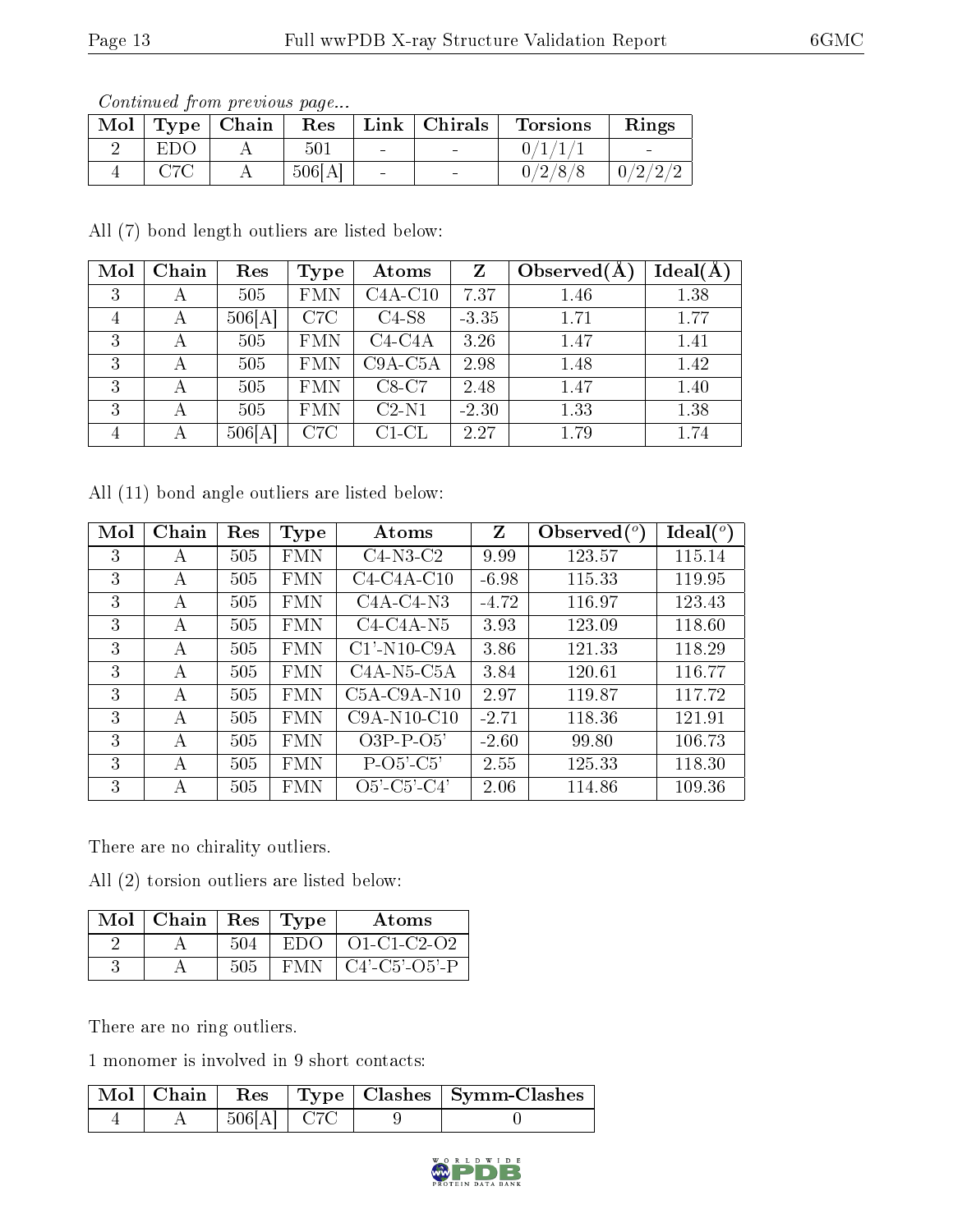The following is a two-dimensional graphical depiction of Mogul quality analysis of bond lengths, bond angles, torsion angles, and ring geometry for all instances of the Ligand of Interest. In addition, ligands with molecular weight > 250 and outliers as shown on the validation Tables will also be included. For torsion angles, if less then 5% of the Mogul distribution of torsion angles is within 10 degrees of the torsion angle in question, then that torsion angle is considered an outlier. Any bond that is central to one or more torsion angles identified as an outlier by Mogul will be highlighted in the graph. For rings, the root-mean-square deviation (RMSD) between the ring in question and similar rings identified by Mogul is calculated over all ring torsion angles. If the average RMSD is greater than 60 degrees and the minimal RMSD between the ring in question and any Mogul-identified rings is also greater than 60 degrees, then that ring is considered an outlier. The outliers are highlighted in purple. The color gray indicates Mogul did not find sufficient equivalents in the CSD to analyse the geometry.



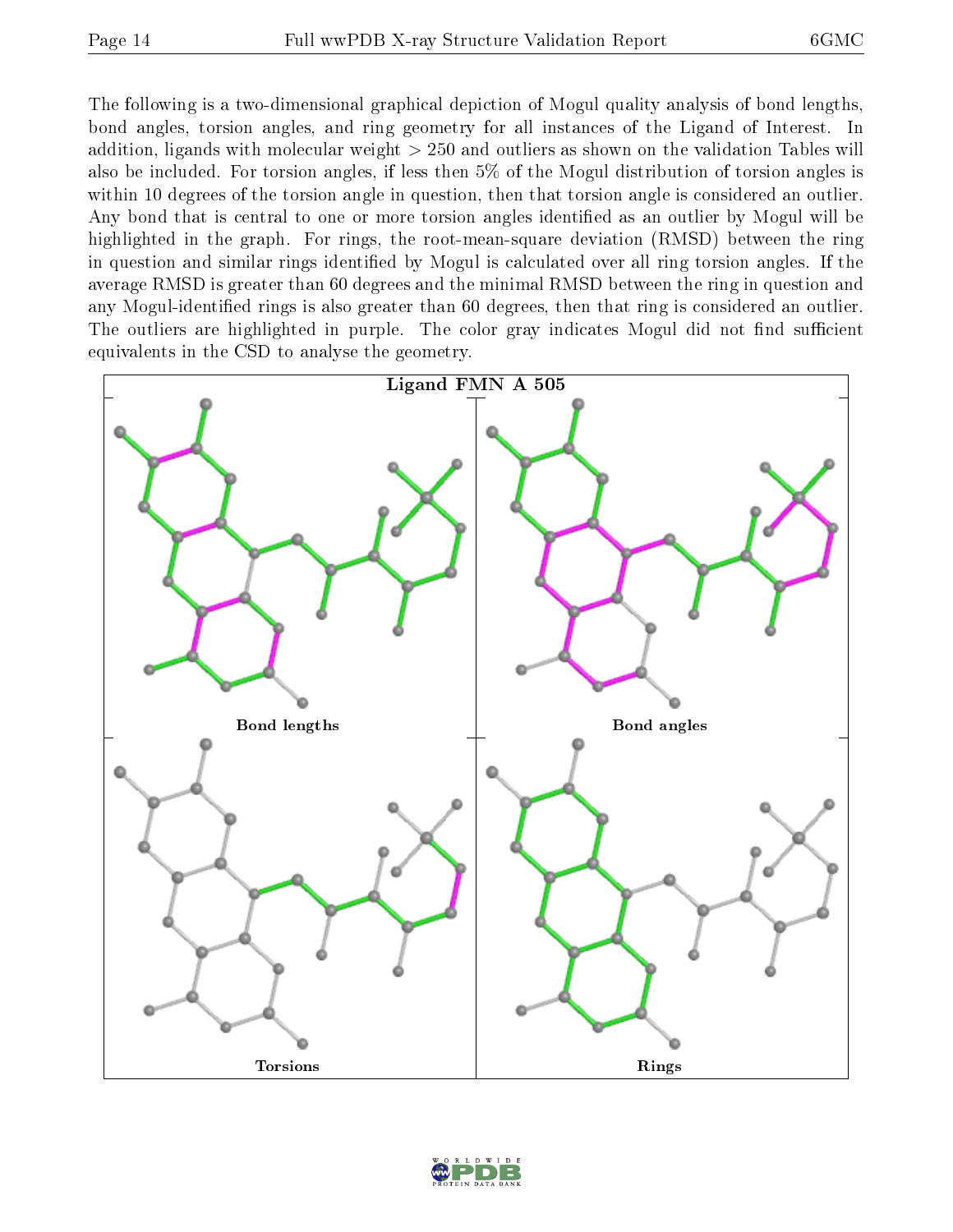

## 5.7 [O](https://www.wwpdb.org/validation/2017/XrayValidationReportHelp#nonstandard_residues_and_ligands)ther polymers (i)

There are no such residues in this entry.

## 5.8 Polymer linkage issues (i)

There are no chain breaks in this entry.

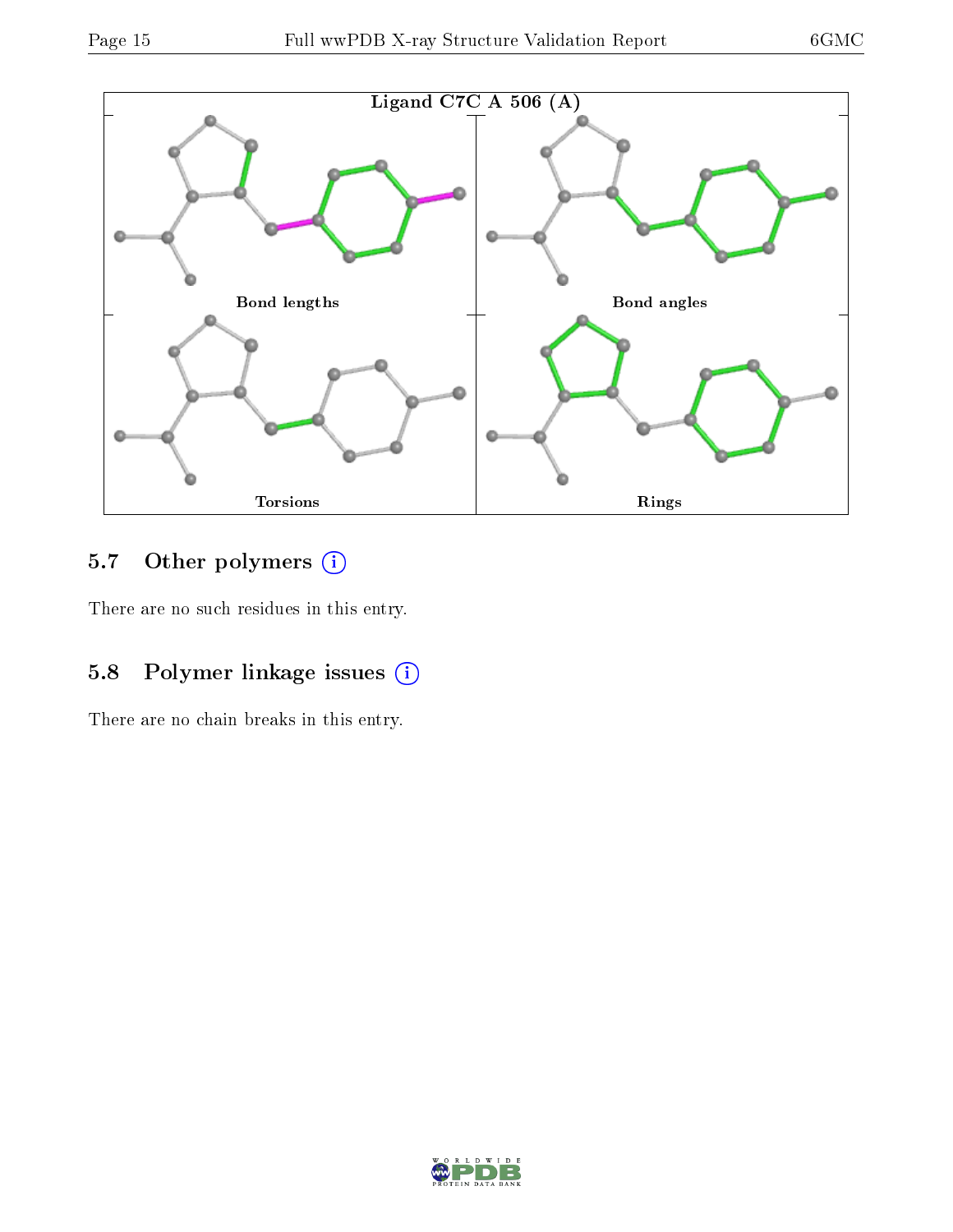## 6 Fit of model and data  $(i)$

### 6.1 Protein, DNA and RNA chains  $(i)$

In the following table, the column labelled  $#RSRZ> 2'$  contains the number (and percentage) of RSRZ outliers, followed by percent RSRZ outliers for the chain as percentile scores relative to all X-ray entries and entries of similar resolution. The OWAB column contains the minimum, median,  $95<sup>th</sup>$  percentile and maximum values of the occupancy-weighted average B-factor per residue. The column labelled ' $Q< 0.9$ ' lists the number of (and percentage) of residues with an average occupancy less than 0.9.

| Mol   Chain | Analysed      | $^+$ <rsrz> <math>^-</math></rsrz> | $\#\text{RSRZ}\text{>2}$                    | $\mid$ OWAB( $\rm \AA^2) \mid$ Q<0.9 |  |
|-------------|---------------|------------------------------------|---------------------------------------------|--------------------------------------|--|
|             | 360/368 (97%) | 0.20                               | 26 (7%)   15   14   8, 15, 32, 47   12 (3%) |                                      |  |

All (26) RSRZ outliers are listed below:

| Mol            | Chain              | Res                        | Type                      | <b>RSRZ</b>      |
|----------------|--------------------|----------------------------|---------------------------|------------------|
| $\mathbf 1$    | $\overline{\rm A}$ | 199                        | PHE                       | 9.9              |
| $\mathbf{1}$   | $\overline{A}$     | $\overline{1}$             | <b>MET</b>                | 7.8              |
| $\overline{1}$ | $\overline{A}$     | 190                        | <b>THR</b>                | $\overline{7.2}$ |
| $\mathbf{1}$   | $\overline{\rm A}$ | 191                        | $L\overline{EU}$          | $6.8\,$          |
| $\overline{1}$ | $\overline{\rm A}$ | 192[A]                     | $\overline{\text{SER}}$   | 6.5              |
| $\mathbf{1}$   | $\overline{A}$     | 189                        | <b>SER</b>                | 6.2              |
| $\overline{1}$ | $\overline{\rm A}$ | 182                        | $\overline{\rm{ARG}}$     | $5.\overline{2}$ |
| $\overline{1}$ | $\overline{A}$     | 179                        | $\overline{\text{PRO}}$   | 4.9              |
| $\overline{1}$ | $\overline{A}$     | $\overline{2}$             | <b>LEU</b>                | 4.7              |
| $\overline{1}$ | $\overline{A}$     | $\overline{183}[\text{A}]$ | $\overline{\text{MET}}$   | $\overline{4.5}$ |
| $\overline{1}$ | $\overline{\rm A}$ | 193                        | PHE                       | 4.4              |
| $\overline{1}$ | $\overline{A}$     | $\overline{181}$           | $\overline{\text{LEU}}$   | $\overline{4.1}$ |
| $\overline{1}$ | $\overline{A}$     | 186                        | PHE                       | 4.1              |
| $\overline{1}$ | $\overline{A}$     | 177                        | <b>LEU</b>                | 4.0              |
| $\overline{1}$ | $\overline{A}$     | 178                        | $\overline{\text{PRO}}$   | 3.8              |
| $\overline{1}$ | $\overline{A}$     | 3                          | $\overline{\text{PRO}}$   | $3.6\,$          |
| $\overline{1}$ | $\overline{\rm A}$ | 175                        | PHE                       | 3.1              |
| $\overline{1}$ | $\overline{A}$     | 180                        | <b>GLN</b>                | $3.0\,$          |
| $\overline{1}$ | $\overline{\rm A}$ | 174                        | $\rm{ARG}$                | 2.9              |
| $\overline{1}$ | $\overline{\rm A}$ | 185                        | <b>ASN</b>                | $2.9\,$          |
| $\overline{1}$ | $\overline{\rm A}$ | 184                        | <b>LYS</b>                | $2.5\,$          |
| $\overline{1}$ | $\overline{\rm A}$ | $\overline{195}$           | $\overline{\text{PRO}}$   | $\overline{2.5}$ |
| $\overline{1}$ | $\overline{\rm A}$ | 110[A]                     | TRP                       | $2.\overline{3}$ |
| $\overline{1}$ | $\overline{\rm A}$ | 194                        | <b>SER</b>                | $2.2\,$          |
| $\overline{1}$ | $\overline{A}$     | 197                        | GLU                       | $\overline{2.1}$ |
| $\overline{1}$ | $\overline{\rm A}$ | 198                        | $\overline{\mathrm{ASN}}$ | 2.0              |

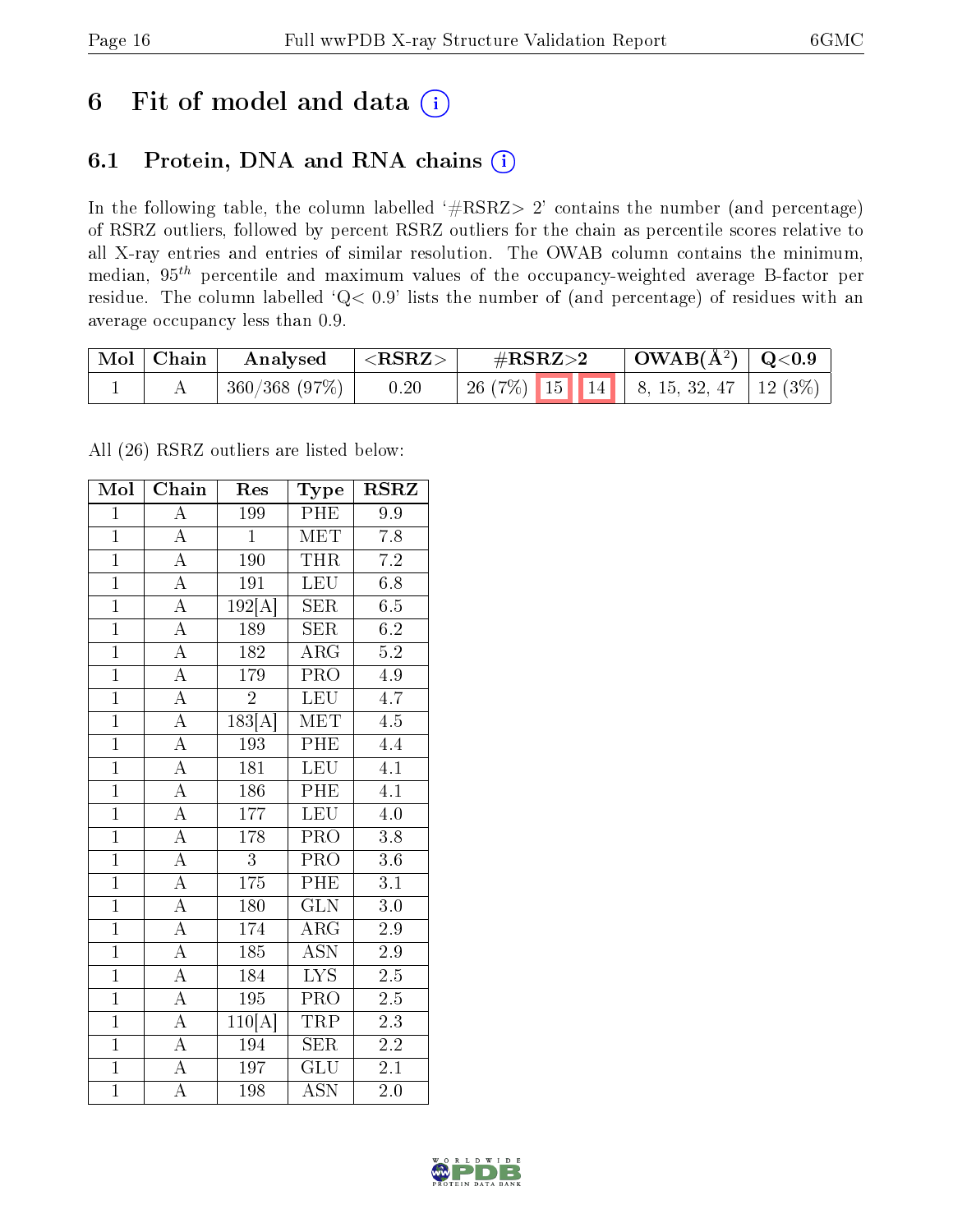#### 6.2 Non-standard residues in protein, DNA, RNA chains  $(i)$

There are no non-standard protein/DNA/RNA residues in this entry.

#### 6.3 Carbohydrates  $(i)$

There are no carbohydrates in this entry.

### 6.4 Ligands  $(i)$

In the following table, the Atoms column lists the number of modelled atoms in the group and the number defined in the chemical component dictionary. The B-factors column lists the minimum, median,  $95<sup>th</sup>$  percentile and maximum values of B factors of atoms in the group. The column labelled  $Q < 0.9$ ' lists the number of atoms with occupancy less than 0.9.

| Mol            | <b>Type</b> | Chain | Res    | Atoms | <b>RSCC</b> | <b>RSR</b> | B-factors $(\overline{A^2})$ | Q <sub>0.9</sub> |
|----------------|-------------|-------|--------|-------|-------------|------------|------------------------------|------------------|
| $\overline{2}$ | <b>EDO</b>  |       | 504    | 4/4   | 0.86        | 0.15       | 19, 19, 21, 23               |                  |
| 2              | <b>EDO</b>  |       | 503    | 4/4   | 0.90        | 0.16       | 20, 22, 23, 25               |                  |
|                | C7C         |       | 506[A] | 16/16 | 0.94        | 0.14       | 6, 11, 17, 23                | 16               |
| $\overline{2}$ | <b>EDO</b>  |       | 502    | 4/4   | 0.95        | 0.17       | 23, 23, 23, 24               |                  |
| 2              | <b>EDO</b>  |       | 501    | 4/4   | 0.96        | 0.10       | 12, 15, 16, 16               |                  |
| ച              | <b>FMN</b>  |       | 505    | 31/31 | 0.98        | 0.07       | 8,12,15,16                   |                  |

The following is a graphical depiction of the model fit to experimental electron density of all instances of the Ligand of Interest. In addition, ligands with molecular weight  $> 250$  and outliers as shown on the geometry validation Tables will also be included. Each fit is shown from different orientation to approximate a three-dimensional view.

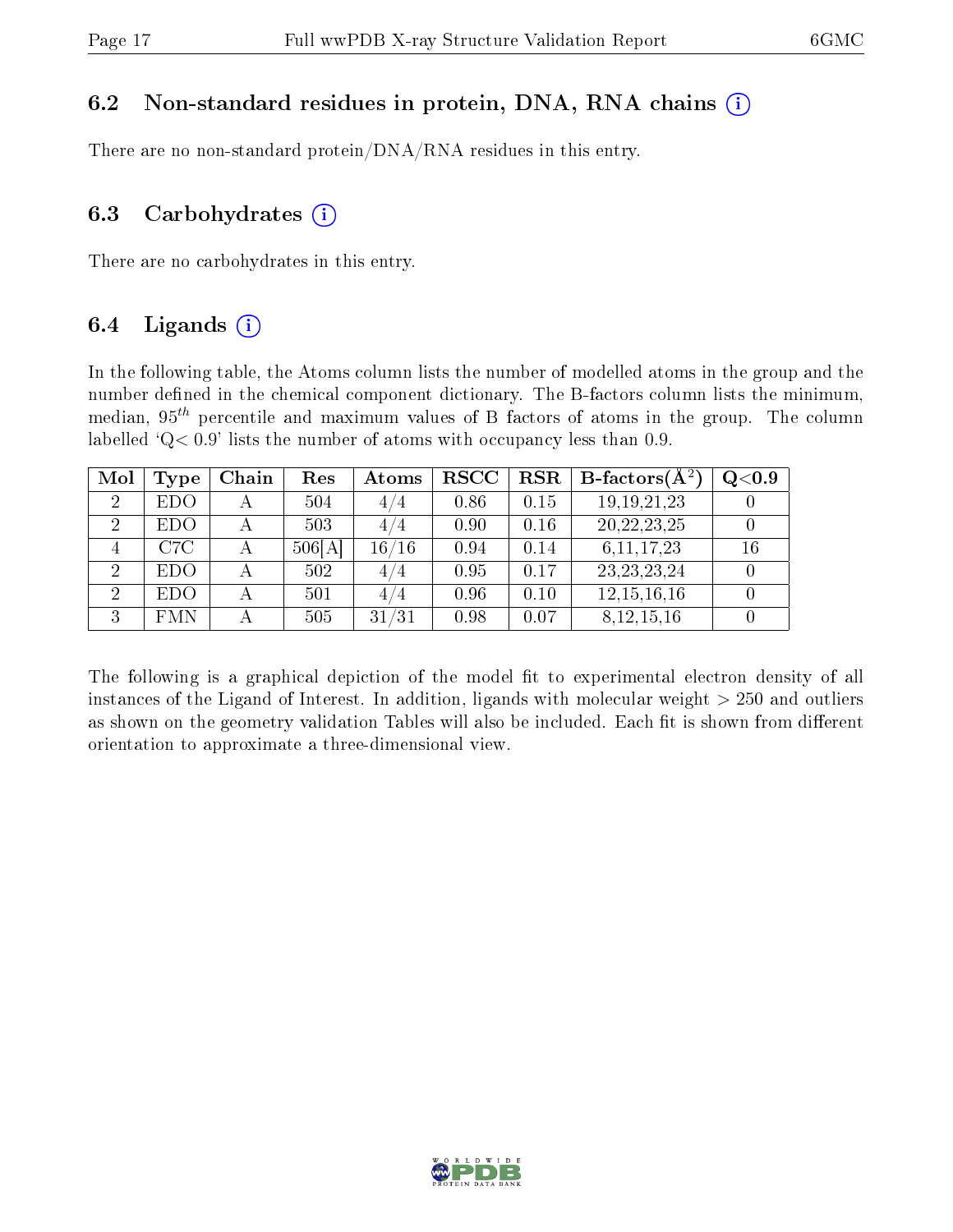